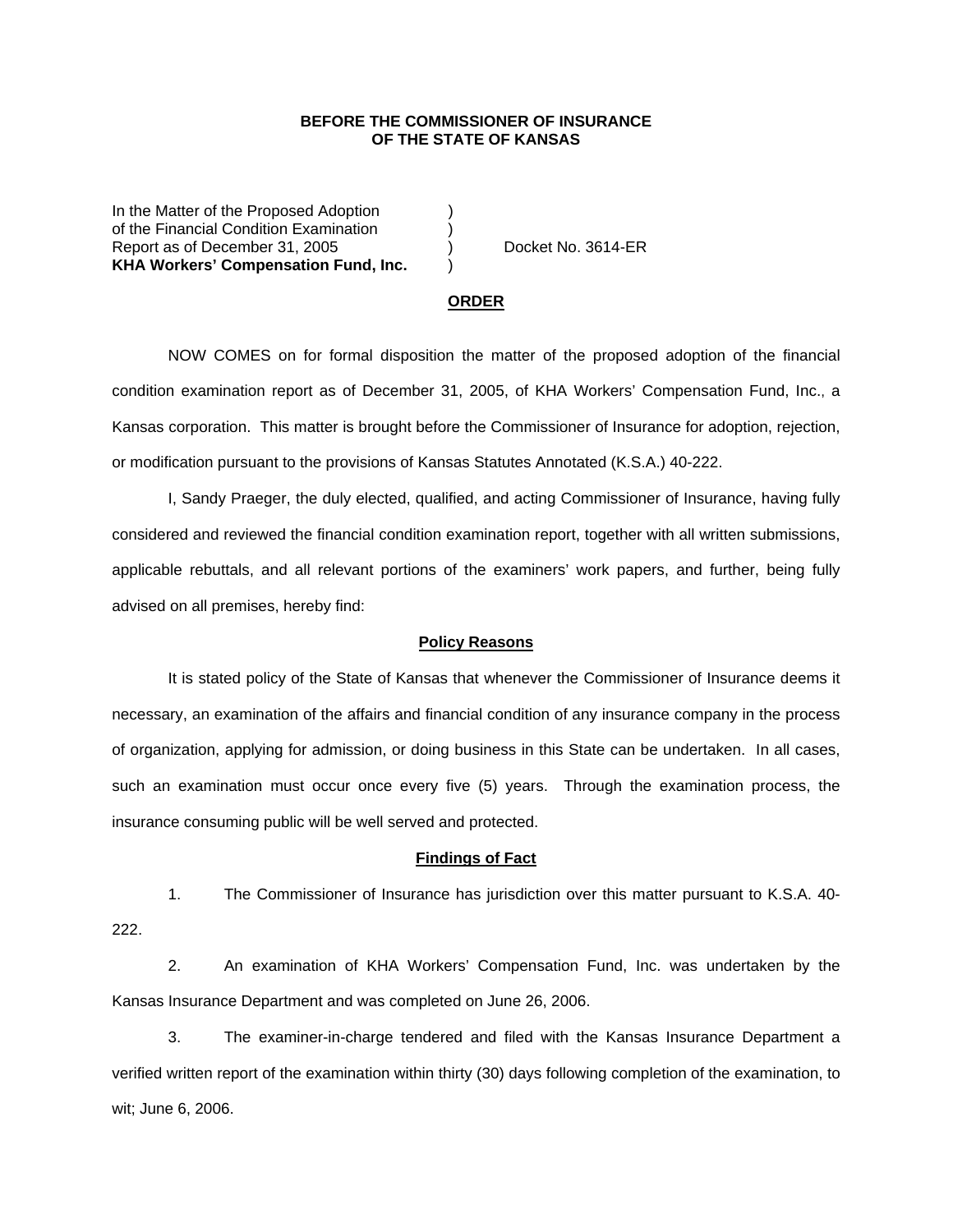4. Following receipt of the verified report, the Kansas Insurance Department transmitted the report to KHA Workers' Compensation Fund, Inc. on October 19, 2006, with a duly executed notice advising the company of its opportunity to prepare and submit to the Kansas Insurance Department a written submission or rebuttal with respect to any and all matters contained in the report. KHA Workers' Compensation Fund, Inc. was further advised that any written submission or rebuttal needed to be filed with the Kansas Insurance Department no later than thirty (30) days after receipt of the verified report.

 5. KHA Workers' Compensation Fund, Inc. filed an oral rebuttal of the verified report on November 20, 2006, at a meeting held at the Kansas Insurance Department.

 6. Following receipt of the oral rebuttal from KHA Workers' Compensation Fund, Inc. the Kansas Insurance Department transmitted a revised report to KHA Workers' Compensation Fund, Inc. on December 11, 2006, with a duly executed notice advising the company of its opportunity to prepare and submit to the Kansas Insurance Department a written submission or rebuttal with respect to any and all matters contained in the report. KHA Workers' Compensation Fund, Inc. was further advised that any written submission or rebuttal needed to be filed with the Kansas Insurance Department no later than ten (10) days after receipt of the verified report.

 7. KHA Workers' Compensation Fund, Inc. filed a written acceptance of the verified report on February 2, 2007.

8. Based upon the written submission tendered by KHA Workers' Compensation Fund, Inc., the company took no exceptions to matters contained in the verified report.

 9. Within thirty (30) days of the end of the time period allowed for written submission or rebuttal, the Commissioner of Insurance fully reviewed the report, together with all written submissions and rebuttals provided by KHA Workers' Compensation Fund, Inc. The Commissioner of Insurance further reviewed all relevant workpapers.

 10. No other written submissions or rebuttals were submitted by KHA Workers' Compensation Fund, Inc.

## **Conclusion of Law**

11. K.S.A. 40-222(k)(2) provides:

"Within 30 days of the end of the period allowed for the receipt of written submissions or rebuttals, the commissioner shall fully consider and review the report, together with any